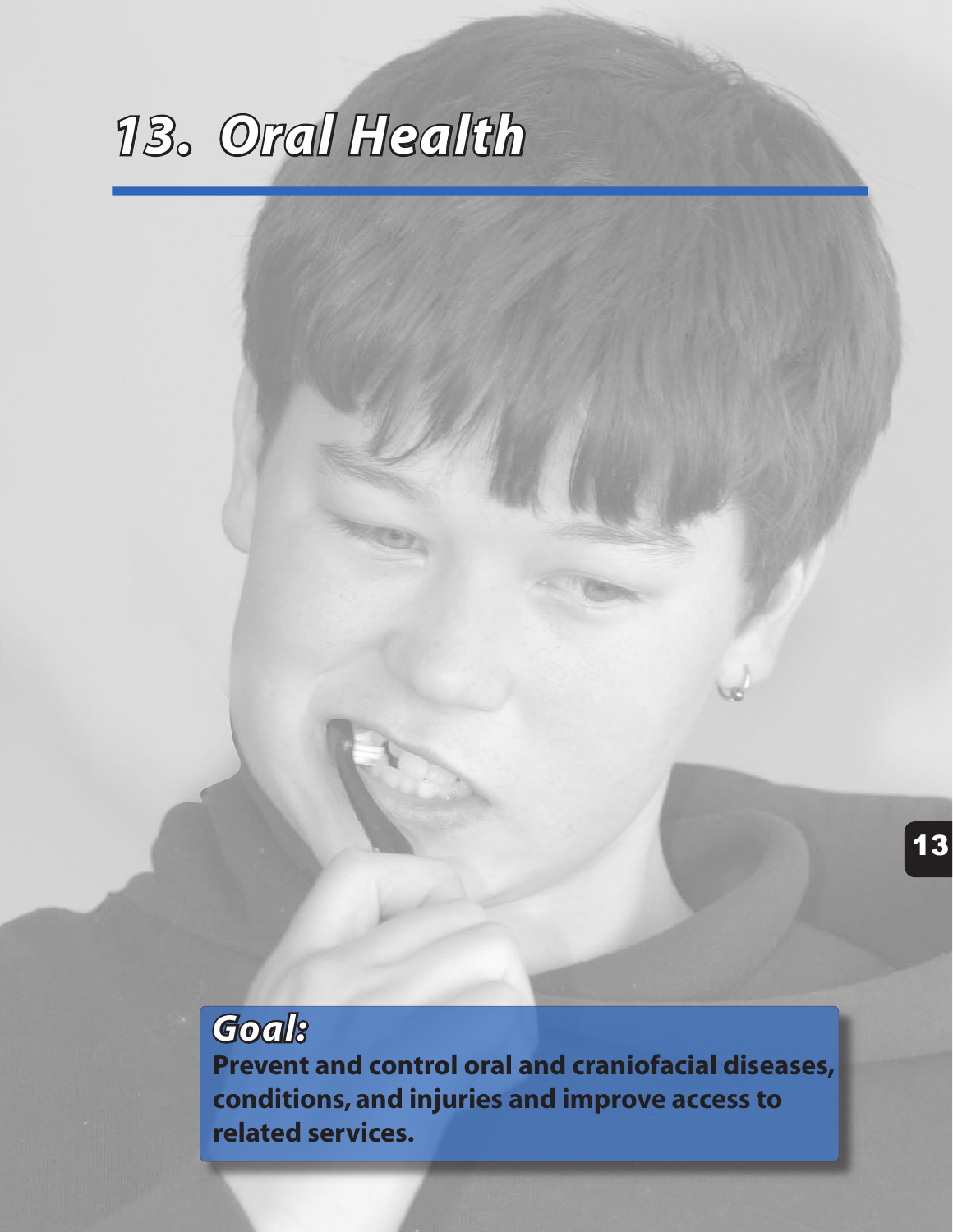### Health Goal for the Year 2010: Prevent and control oral and craniofacial diseases, conditions, and injuries and improve access to related services.

|                | Indicator                                                                                                                                                                           | Alaska Data<br><b>Source</b>    | U.S.<br><b>Baseline</b>   | Alaska<br><b>Baseline</b> | Alaska Target<br><b>Year 2010</b> |
|----------------|-------------------------------------------------------------------------------------------------------------------------------------------------------------------------------------|---------------------------------|---------------------------|---------------------------|-----------------------------------|
|                | Reduce the proportion of children & adolescents who have<br>dental caries in their primary or permanent teeth.                                                                      |                                 |                           |                           |                                   |
|                | 6-8 year olds                                                                                                                                                                       | <b>Special Dental</b><br>Survey | 52%<br>$(1988-94)$        | Developmental             |                                   |
|                | 15 year olds                                                                                                                                                                        | <b>Special Dental</b><br>Survey | 61%<br>$(1988-94)$        | Developmental             |                                   |
| $\overline{2}$ | Reduce the proportion of children and adolescents with<br>untreated dental decay.                                                                                                   |                                 |                           |                           |                                   |
|                | 6-8 year olds                                                                                                                                                                       | <b>Special Dental</b><br>Survey | 29%<br>$(1998-94)$        | Developmental             |                                   |
|                | 15 year olds                                                                                                                                                                        | Special Dental<br>Survey        | 20%<br>$(1988-94)$        | Developmental             |                                   |
| 3              | Reduce the proportion of adults age 65 to 74 that have lost<br>all permanent teeth (edentulous).                                                                                    | <b>BRFSS</b>                    | 26% (1997)<br><b>NHIS</b> | 26% (1999)                | 20%                               |
| 4              | Increase the proportion of oral and pharyngeal cancers<br>detected at the earliest stage (Stage 1, localized).                                                                      | DHSS, DPH<br>Cancer<br>Registry | 38% (1997)                | 34% (1997)                | 50%                               |
| 5              | Increase the proportion of children aged 8 who have<br>received dental sealants on their permanent molar teeth.                                                                     | <b>Special Dental</b><br>Survey | 23%<br>$(1988-94)$        | Developmental             |                                   |
| $6\,$          | Increase the proportion of the population served by<br>community water systems with optimally fluoridated water.                                                                    | <b>DEC</b>                      | 66% (2000)                | 43% (2000)                | 66%                               |
| $\overline{7}$ | Increase the proportion of adults and children who visited a<br>dentist in the last year.                                                                                           |                                 |                           |                           |                                   |
|                | Adults aged 18 or older                                                                                                                                                             | <b>BRFSS</b>                    |                           | 70% (1999)                | 80%                               |
|                | Adults and children aged 2 and over                                                                                                                                                 | <b>Special Dental</b><br>Survey | 44% (1996)<br><b>MEPS</b> | Developmental             |                                   |
| 8              | Increase the proportion of children and adolescents under<br>age 19 at or below 200% of federal poverty level who re-<br>ceived any preventive dental service during the past year. | <b>Medicaid Data</b>            | 20% (1996)<br><b>MEPS</b> | 24%                       | 50%                               |

**BRFSS** - Alaska Behavioral Risk Factor Surveillance System. All US BRFSS data are age-adjusted to the 2000 population; the Alaska BRFSS data have not been age adjusted, so direct comparisons are not advised. See Technical Notes.

**NHIS** - National Health Interview Survey

**DHSS** - Alaska Department of Health and Social Services

**DPH** - Alaska Division of Public Health

**DEC** - Alaska Department of Environmental Conservation

**MEPS** - Medical Expenditure Panel Survey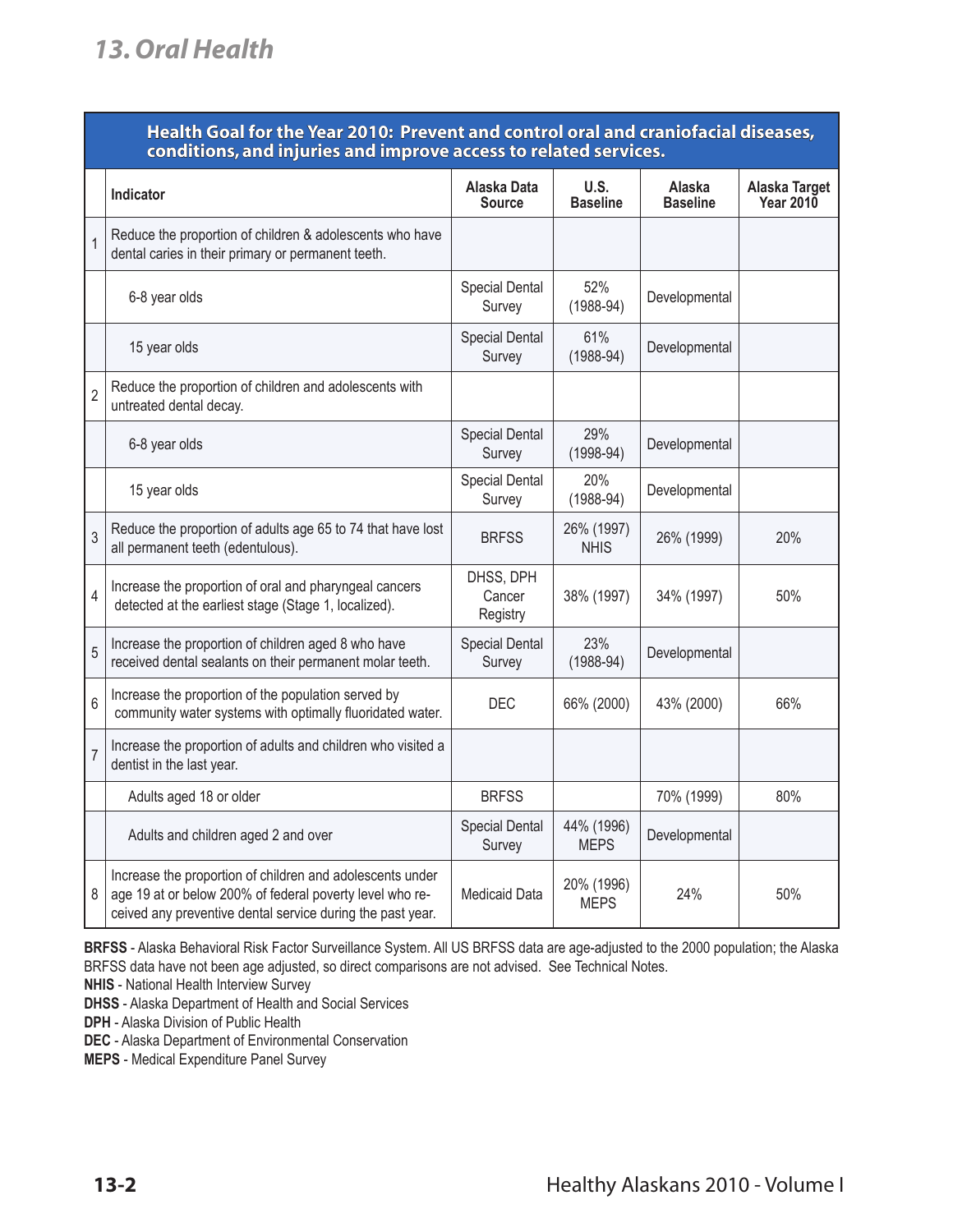### */VERVIEW*

Oral diseases are among the most prevalent health problems in the United States. Dental caries are the most common disease of childhood, five times more prevalent than asthma, the second most common disease of childhood. The first-ever Surgeon General's report on Oral Health, released in May 2000, identified the current situation as a "silent epidemic" of dental and oral health that burdens some population groups, especially low-income children and elderly Americans.<sup>1</sup> The report also highlighted oral health as a "mirror of general health and well-being" and discussed the association between oral health problems and other health problems such as diabetes.

The most common forms of oral disease are dental caries (cavities) and gingivitis and periodontal disease (chronic diseases of the gums and supporting hard tissues of the teeth). These diseases are so common that many individuals accept them as inevitable and expect to lose their teeth eventually, even though most tooth loss is preventable.

The primary focus of oral health is keeping the teeth and hard and soft tissues of the mouth free from disease. Although dental care is most often associated with cleaning and care of the teeth, care of the hard and soft tissues that support the teeth is just as important. In adults, loss of periodontal attachment to teeth plays an increasing role in tooth loss. More tooth loss is associated with periodontal disease than dental caries for adults over 60 years of age.

The focus on teeth and supporting structures, however, often limits individual perceptions of oral health. Oral health includes correction of congenital defects (e.g., cleft lip and cleft palate) and early detection of tumors, including cancer of the oral cavity and pharynx, and a thorough oral and extraoral examination of the oral cavity and lymph nodes. Avoidance of tobacco products is a key strategy to reducing the incidence of oropharyngeal cancer.

Low-income individuals also have a higher incidence of dental decay. Alaska low-income individuals often have diets high in processed foods and refined sugars. They frequently have less access to dental care either because of distance or cost. Further, active caries in adult caregivers often result in early transmission of the bacteria causing tooth decay in young children.

Low-income children are the most commonly identified group needing increased access to dental care and focused prevention strategies aimed at controlling this chronic, infective process.

Low-income elderly also experience disproportionate problems with dental disease. Medicare generally does not cover most dental treatment, including routine dental exams. Elderly people often experience recession of the gums exposing the root surfaces of the teeth, which can undergo decay. Some of the elderly also experience physical disabilities with decreased dexterity for brushing and flossing teeth. Further, they can be taking medications that decrease salivary output (dry mouth) and experience higher decay as a result. While there have been several decades with decreases in the loss of all teeth, a 1997 survey still found that 26 percent of persons aged 65-74 had lost all teeth.2 The loss of all teeth at advanced age can make it difficult for individuals to adapt to dentures and can contribute to poor nutrition.

### *<u>Status and Trends in Alaska</u>*

### **Disparities**

Preliminary data from the 1999 Indian Health Service Oral Health Survey indicates the Alaska Native dental clinic user population has more than twice as many decayed or filled teeth as non-Natives.3 The current situation in rural Alaskan villages is similar to the situation faced in the United States prior to World War II. Historically, a number of studies documented the low decay rates in Native populations in Alaska.<sup>4,5,6,7</sup> The traditional diet of Natives in most of Alaska was rich in protein and fats and very low in sugars and other fermentable carbohydrates. Studies conducted since the 1920s have documented the relationship between dental decay and increased ingestion of refined sugar and other carbohydrates in the Native population. These changes in diet, limited access to fluoridated water supplies for drinking water, and limited access to dental providers in rural Alaska are factors contributing to high rates of dental decay in these areas.

Further, as recently highlighted by the Alaska Native Tribal Health Consortium, many villages also have high rates of soda consumption. In response to these high rates the Consortium has begun a campaign to reduce soda consumption.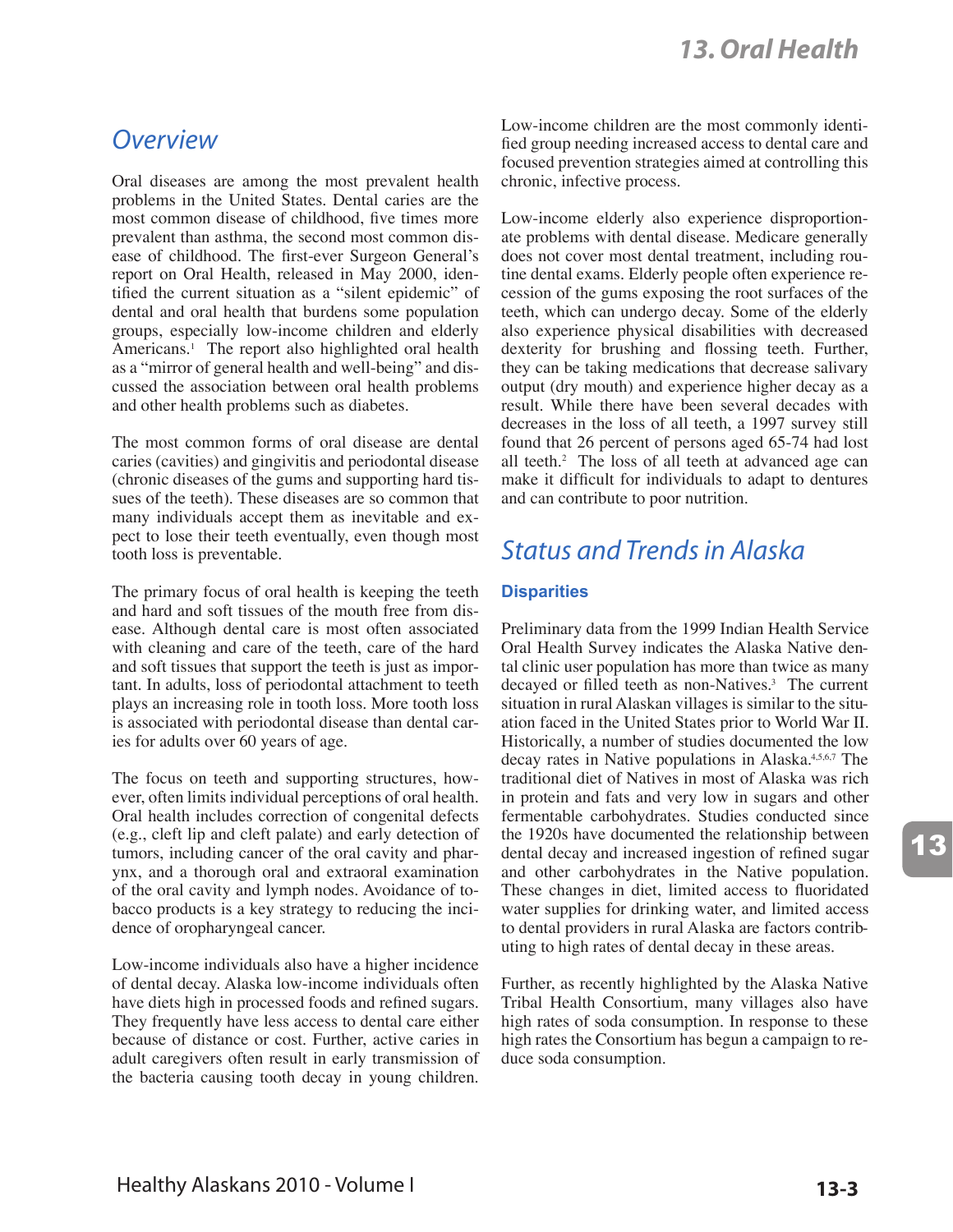Frequent ingestion of soda contributes to tooth decay through two mechanisms:

- Sugar: non-diet sodas are a major source of sugar; and
- Acidity: most sodas, like citrus drinks, have a relatively low pH (they are acidic).

These factors combined promote acid production by bacteria in the mouth as well as demineralization of the enamel of the teeth due to the low pH of these drinks.

That high dental decay rates have persisted over several generations often creates a social environment where dental visits are expected to be painful, teeth are expected to be lost and lower value is placed on taking care of teeth (brushing and flossing). In order to reduce the rates of dental decay and tooth loss, education programs must focus on limiting foods high in sugar and the need for proper home dental care, nutritious diet and regular dental visits.

### **Caries (Cavities)**

Tooth decay (caries) is perhaps the most prevalent infectious disease known. Except in its early stages, it is irreversible and cumulative. Nationally, the prevalence of caries has declined dramatically since the 1940s, so that now only half of school age children have any decay in their permanent teeth. This change nationally is largely due to community water fluoridation, use of fluoridated dentifrice, topical application of fluoride by dentists as part of routine dental visits and the placement of pit and fissure dental sealants by dentists to protect the grooves in teeth from decay.

While these trends present a picture of a major health success of the 20th century, the reduction in caries has not been universal. As discussed previously, low-income populations still experience significant caries activity. Besides causing pain, dental problems can result in failure to thrive for infants and toddlers and are estimated to account for almost 52 million missed school hours annually for school-aged children. Premature loss of primary molars due to caries often results in problems of alignment of the permanent dentition (malocclusion).

There is relatively little information available on Alaska's incidence of caries. A 1989 study of 3-5 year old children enrolled in Alaska's Head Start Program found 55 percent of children screened had untreated dental decay, found evidence of baby-bottle tooth decay (early childhood caries) in 25 percent of Native

children and 4 percent of non-Native children, and 20 percent of all teeth in these children had evidence of past or present caries.8

Preliminary data from the 1999 Indian Health Service Oral Health Survey in dental clinics indicate the following for Alaska Native children using dental clinic services (not necessarily representative of all Alaska Native children):

- 77% of 2-4 year olds have dental caries experience in their primary teeth.
- 95% of 6-8 year olds have dental caries experience in their primary or permanent teeth.
- 83% of 15 year olds have dental caries experience in their permanent teeth.
- 60% of 2-4 year olds have untreated dental caries in their primary teeth.
- 66% of 6-8 year olds have untreated dental caries in their primary or permanent teeth.
- 67% of 15 year olds have untreated dental caries in their permanent teeth.
- 51% of 35-44 year olds have untreated dental caries in their permanent teeth.
- 74% of 8 year olds have received at least one dental sealant on their permanent molar teeth.
- 70% of 14 year olds have received at least one dental sealant on their permanent molar teeth.

The "experience" that an individual has had with dental caries is most often referred to in the dental litera-

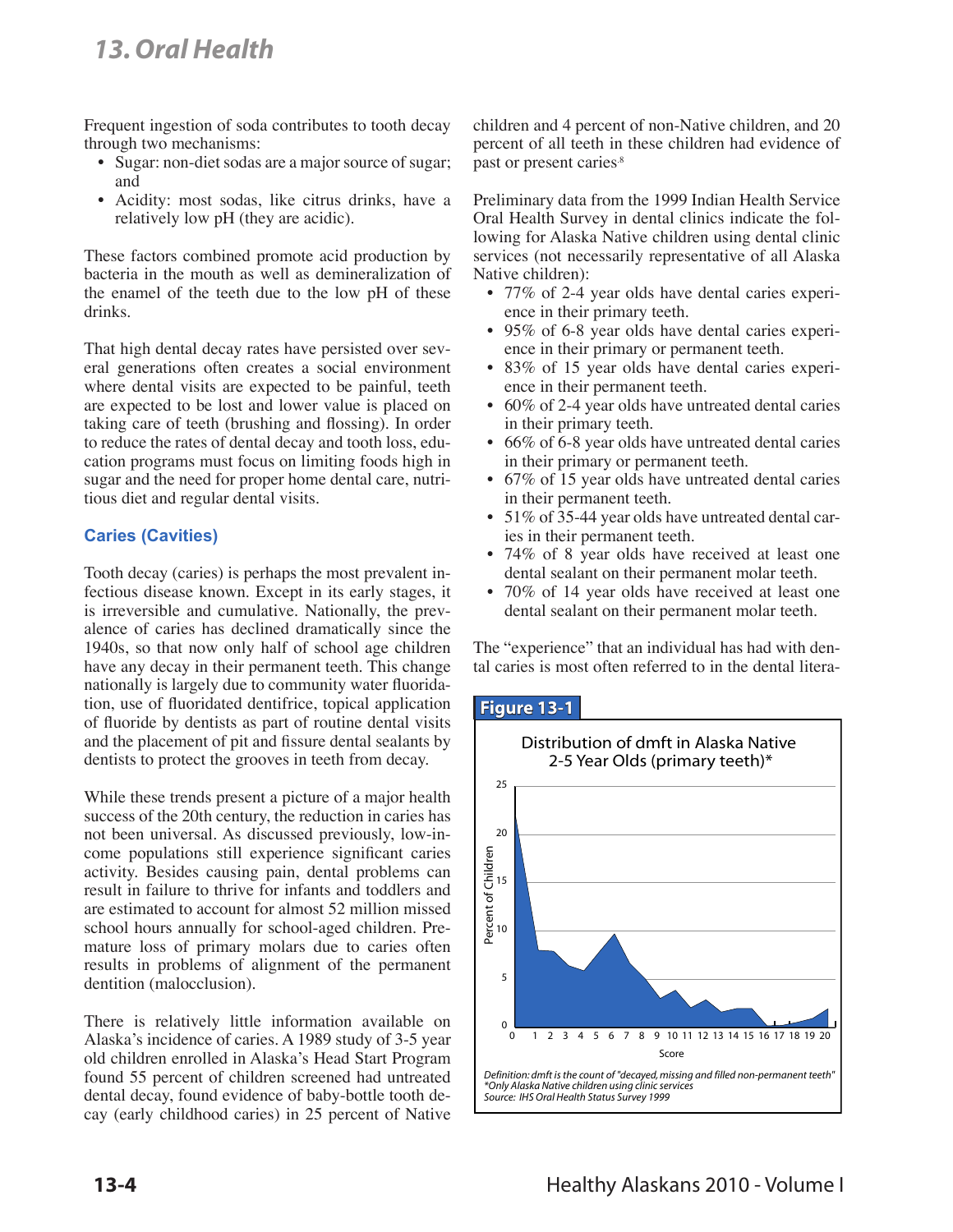ture as a dental caries history or experience "score". This score is summarized by the number of decayed (D), missing due to caries (M), and filled (F) permanent teeth (T) - - DMFT score (or dmft score in the case of primary teeth). Scoring of decay, missing and filled tooth surfaces (DMFS for the permanent dentition) provides a more detailed description on the extent of caries activity. However, both of these scoring systems are often confusing to non-dental professionals trying to interpret the data.

Figure 13-1 shows preliminary dmft for primary teeth for 2-5 year old Alaska Native children using dental clinic services. Figure 13-2 shows the DMFT component scores for permanent teeth in Native children age 6-19 (dental clinic users).

#### **Figure 13-2**



### **Early Childhood Caries (ECC)**

Early childhood caries, or baby bottle tooth decay, is a condition of rampant caries in the primary teeth of infants and toddlers. This condition is caused by frequent and prolonged exposure of the teeth to sugar along with the bacteria *Streptococcus mutans* and can occur in children by age one. This is often the result of a child going to bed with a bottle or drinking at will from a bottle during the day. Milk, as well as fruit juices and soft drinks, contributes to this condition.

ECC can predispose children to malocclusion (misalignment of teeth) and increased risk for future caries in primary and permanent teeth. Extensive tooth decay and related pain and infection can cause eating, learning and speech problems for children.

Another factor associated with early childhood caries is the mother's oral health. The bacteria that cause tooth decay are usually transmitted to the infant from the mother. Dental caries is an infectious disease, and reducing the mother's cavity causing bacteria will limit the amount of bacteria passed on to her baby.

Alaska Native children have high rates of ECC. A 1985 study of 3-5 year old children in nine Alaskan villages found rates of ECC from 44 percent to 85 percent.9 A 1989 study of children enrolled in Head Start found the rate of ECC in Alaska Native children at 25 percent as compared with 4 percent for non-Native children.8 Young children with untreated dental caries may develop poor eating habits, speech problems, and socialization problems related to low self-esteem. Children who experience early childhood caries are at increased risk for future dental caries.

ECC is largely preventable by:

- Never putting the child to bed with a bottle.
- Transitioning to a cup for ingestion of liquids by age 12 months (use of tippy or small cups at earlier ages can assist this transition).
- Reducing sugar consumption.
- Parents or caregivers cleaning teeth with a small toothbrush or moist cloth for young children and assisting or supervising older children in brushing their teeth. Studies have shown even children up to age 10 can use assistance in brushing.
- Parents examining primary teeth for evidence of decay especially on the outside and inside sur faces of the four upper front teeth.
- Reducing mother's cavity-causing bacteria.

### **Gingivitis and Periodontal Disease**

Gingivitis and periodontal disease affect the hard and soft tissues supporting the teeth. Associated symptoms include bleeding around the teeth, pain, infection, tooth mobility, and ultimately tooth loss. Periodontal disease is the major cause for loss of teeth in adults aged 60 years and older. Fourteen percent of adults aged 45 to 54 have severe periodontal disease (measured as 6 millimeters of periodontal attachment loss around a tooth/teeth). By age 65-74 twenty-three percent of this age group have severe periodontal disease. Early detection is critical in minimizing the con-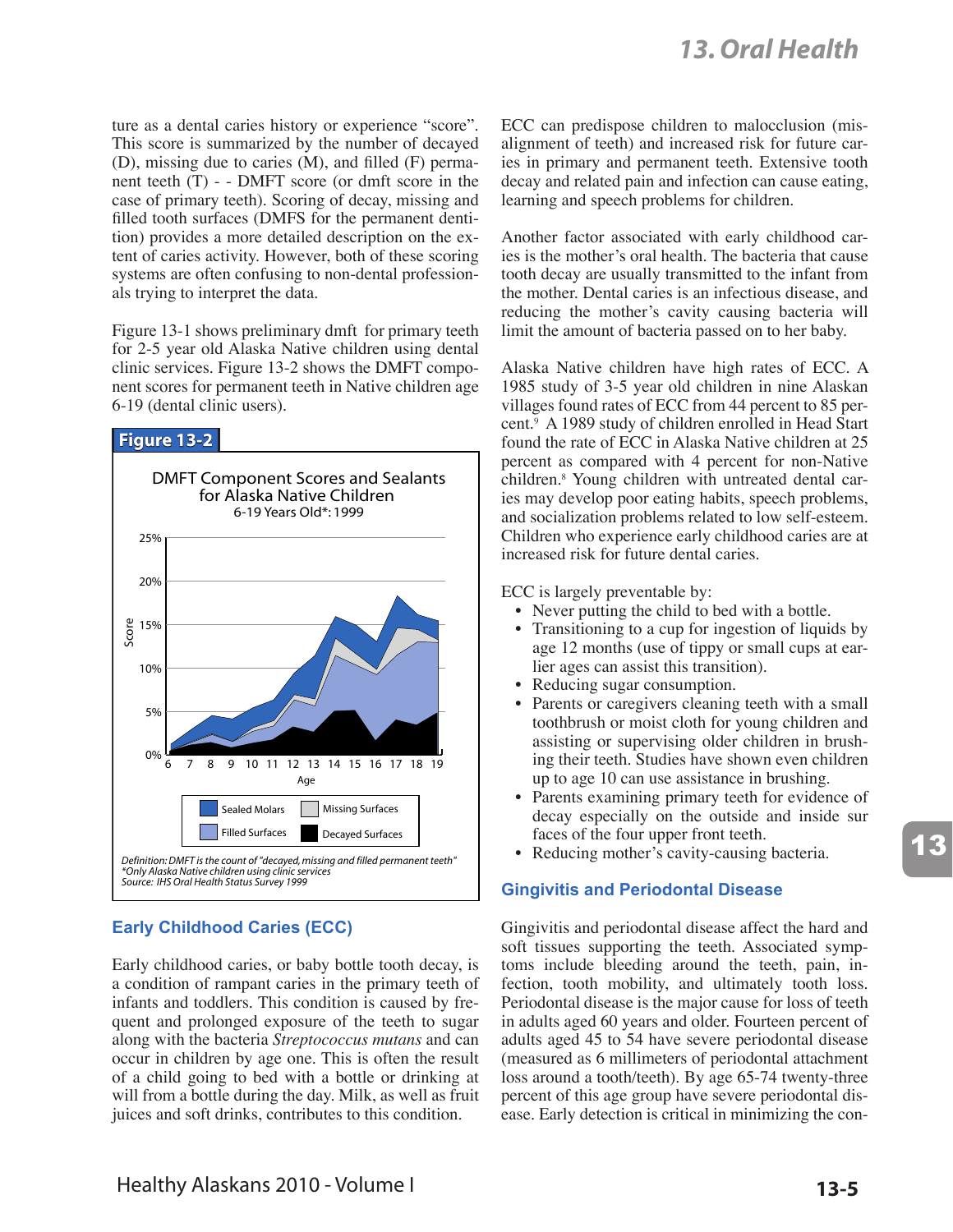sequences of this disease. Tobacco use, especially cigarette smoking, is a significant risk factor for periodontal disease, accounting for up to half of all cases of periodontitis.10

Information on gingivitis and periodontal disease is not available in Alaska for the general population. A survey conducted in 1991 by the Alaska Area Native Health Service found rates for dental clinic users for "moderate to severe" periodontal disease in the Native 35-45 age group to be over 17 percent.<sup>11</sup> Preliminary data from a similar survey conducted in 1999 showed that about 12 percent of Alaska Native dental patients age 35-45 had severe periodontal disease.<sup>3</sup>

### **Edentulous Individuals**

Nationally, the number of edentulous individuals (individuals who have lost all of their natural teeth) has been declining. Many edentulous individuals are under the impression they no longer need dental care services once they receive dentures. Dental care is still needed to ensure proper fit of the dentures, which reduces loss of alveolar bone (the bone ridge of the jaws that supports the dentures). Further, these dental exams can detect and provide treatment for other diseases of the hard and soft tissues (e.g., candidiasis) and should include examination for oropharyngeal cancer. The 1991 Oral Health Survey conducted by the Alaska Area Native Health Service reported 20 percent of all Natives using the dental clinic aged 35 and above were edentulous in one or both dental arches.<sup>11</sup>

#### **Cleft Lip and Cleft Palate**

Cleft lip with or without cleft palate is one of the most common birth defects, occurring at a rate of 1-2 cases out of 1,000 births. The highest rate of cleft lip/palate is found in American Indian/Alaska Native populations, where as many as 1 infant in every 350 live births is affected.<sup>12</sup> In whites it affects 1 out of 600 live births and is least common among African-Americans (1 out of 1,850 live births).<sup>1</sup>

Because there is no craniofacial center in Alaska, the state sponsors pediatric Cleft Lip and Palate Clinics to serve its residents. In FY2001, ten clinics were held at four sites--Anchorage, Bethel, Juneau and Fairbanks. During a clinic visit, a multidisciplinary team of providers offers comprehensive evaluations and treatment planning for children with craniofacial anomalies. Those with cleft lip/palate can receive their treatment and procedures in Alaska; those with

more complex craniofacial conditions usually need to seek treatment at a large craniofacial center. Clients in the State of Alaska clinics are followed from birth to age 21 years or until they complete treatment. During the past year, 128 clients received evaluations, including 26 new clients.

Genetic counseling is an integral part of management of patients with cleft lip and palate. All children with cleft lip and cleft palate or cleft palate alone have the opportunity for genetic counseling and evaluation through the Alaska Genetics Clinic, one of the specialty clinics in the state Section of Maternal, Child and Family Health. Children with bilateral cleft lip and palate (12%), those with a family history of cleft disorders, or children with other congenital anomalies are referred to the Genetics Clinic by the cleft palate clinic coordinator.

### **Oral Cancer**

Oral and pharyngeal cancer is the 7th most common cancer among all men, the 4th most common cancer among African American men, and the 14th most common cancer among all women. Approximately 31,000 new cases of oropharyngeal cancer are diagnosed each year and approximately 8,100 Americans die each year from this disease. More than 75 percent of these cases are attributable to use of tobacco. Risk for these cancers are increased by 6-28 times in current smokers. Alcohol is an independent risk factor for these cancers and when combined with tobacco use accounts for 90 percent of all oral cancer.<sup>13</sup>

While many other cancer survival rates have increased over the last twenty years little change has been seen in the survival rate for these cases - - largely due to late detection of the cancer. The 5-year survival rate for this cancer is 81 percent when detected in the localized stage, yet only 35 percent of the cases are detected at this stage. The current 5-year survival rate for these cancers are 56 percent for white patients and 34 percent of African American patients. Therapy is aggressive and tends to significantly lower the quality of life.

The tongue is the most common site for oral cancer. These cancers are primarily diagnosed in the elderly and began to be seen after the fourth decade of life in high-risk groups.

Oropharygeal cancer is not one of the most common forms of cancer in Alaska, but it is of concern due to its poor prognosis and the high incidence of risk fac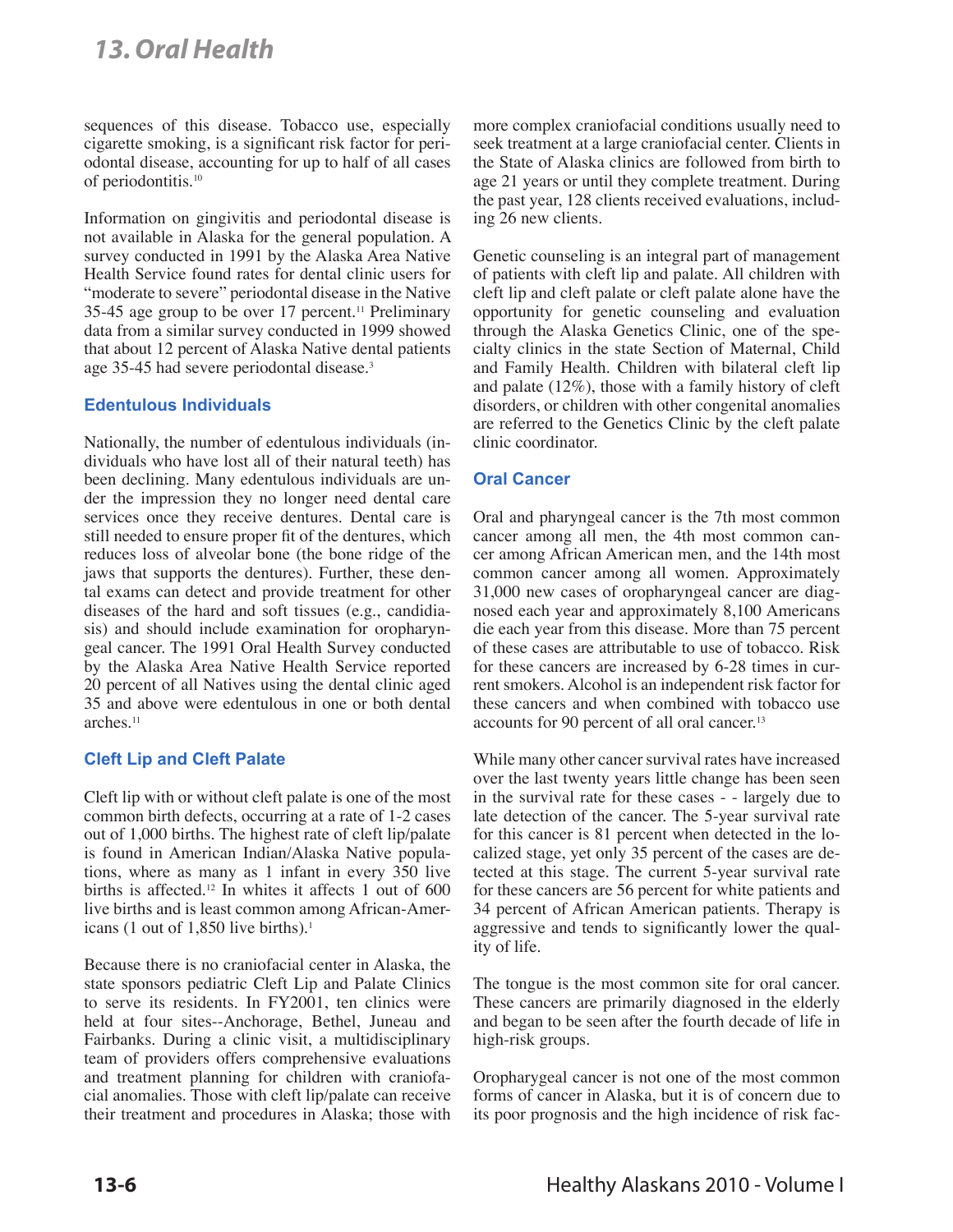tors, such as tobacco and alcohol use, in this state. Mortality rates for this cancer are higher than the national average (Figure 13-3). There is also a disparity in the mortality rates between Alaska Natives when compared with whites. The rate for Alaska Natives is 8 per 100,000 population compared to 3 per 100,000 for whites.



Avoidance of tobacco products, eating a diet rich in fruits and vegetables, and abstaining from alcohol, or drinking in moderation will reduce risk of oropharygeal cancers. Further improvement in survival rates for this cancer is largely geared toward education of individuals and providers in oral cancer examination. Visual examination must be supplemented with feeling for hard lumps in the mouth and inflamed lymph nodes in the region of the neck. Individuals can assist detection through self-examination. Dental providers are in a unique position to detect this cancer early and efforts are aimed at these health professionals to increase awareness and oral cancer examinations as part of routine dental examinations.

#### **Fluoridation**

Community water fluoridation is the single most effective and efficient means of preventing dental caries in children and adults, regardless of race or income level. Water fluoridation has been recognized as one of the top ten achievements in public health within the past century.

Fluoride incorporated into the enamel structure on the tooth surface increases resistance to demineralization process with acid exposure produced by bacteria in the mouth. Subsequent to the peak acid exposure, fluoride also promotes the remineralization process of tooth surface enamel.<sup>14</sup>

Nationally, widespread exposure to fluoridated water, rinses and toothpastes are the primary factors responsible for reducing the prevalence of caries in school age children. Optimal fluoride levels for community water systems range from 0.6 to 1.7 parts of fluoride per million parts of water (ppm). Generally, the higher concentrations are recommended in northern climates where individuals tend to consume less water. The optimal range for Alaska is 1.1 – 1.7 ppm.

Information from the Alaska Department of Environmental Conservation (DEC) collected in 1993 indicated about 260,314 Alaskans, or about 47 percent of the population, were served by fluoridated community water systems. Information collected in 2000 indicates approximately 268,400, or 43 percent of the total population, is served by a fluoridated community water system.15 More people were served in 2000 due to growth in Alaska's urban areas over the past seven years; however, the total percentage has dropped as many rural areas have discontinued fluoridating their water supplies. Reasons for rural areas discontinuing fluoridation include difficulties maintaining stable concentrations of fluoride in small water systems, the cost of fluoridation equipment and supplies, weekly lab testing costs of water samples, and safety concerns related to turnover and training of community water operators.

Continued population growth in Southcentral Alaska will likely stabilize the percentage of Alaskans with access to fluoridated water. Efforts around water fluoridation in these areas and other urban areas of the state should be to ensure fluoride is maintained at optimal levels. In rural areas with small community water systems, other methods of fluoride delivery should be implemented. These include ensuring access to fluoridated toothpaste, health providers dispensing fluoride drops or tablets, expansion in use of fluoride varnish on the teeth of young children, and exploring use of fluoride salts. Children living in areas without the benefit of fluoride may be assisted in reducing dental decay through use of fluoridate drops or tablets, fluoride rinses and application of topical fluoride varnish.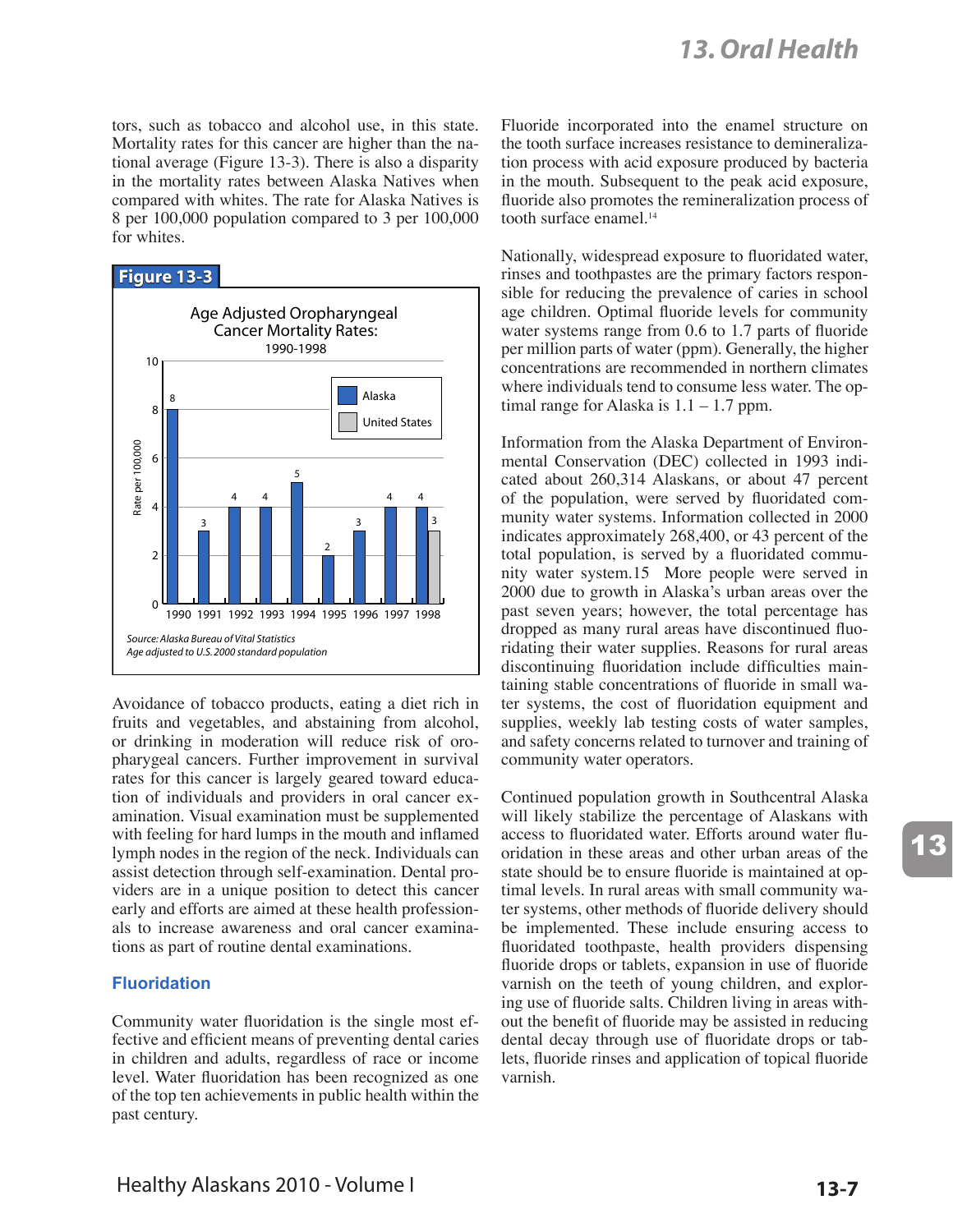#### **Dental Fluorosis**

Dental fluorosis refers to a condition of hypo-mineralization of tooth enamel related to ingestion of water and other sources with high fluoride concentration as teeth are developing. The condition ranges from mild fluorosis with white, opaque flecking in enamel to severe fluorosis with pits in teeth and yellow and/or brown pigmentation of teeth (especially upper front teeth). The discovery of the caries reducing properties of fluoridated water were largely the results of the investigation of the cause of mottled enamel ("Colorado brown stain") along with the finding of very low caries activity in individuals with these stains in their teeth.

A frequently named source contributing to dental fluorosis is ingestion of fluoridated toothpaste when young children brush their teeth. Dental public health professionals are supporting the manufacturing of pediatric fluoridated toothpaste with lower fluoride concentrations than adult toothpastes as one approach to this condition. Parental education is needed that children use only a "pea-size" drop of toothpaste on brushes and young children need parental assistance in brushing teeth. Parental help assists in reducing the amount of toothpaste used by young children and promotes better brushing.

#### **Dental Sealants**

Dental sealants are thin plastic coatings that are applied to the chewing surfaces of molars to prevent tooth decay by creating a physical barrier against bacterial plaque and food. When combined with water fluoridation, which primarily protects the smooth surfaces of teeth, dental sealants offer the potential to eliminate dental caries. The sealants protect the pits and fissures in the teeth.<sup>16</sup> While sealants offer the potential to reduce caries, many parents remain unaware of this preventive treatment service.

#### **Provider Issues**

Alaska, like the nation as a whole, has an aging dental provider work force. Data collected from the Division of Occupational Licensing indicates more than 25 percent of Alaskan dentists are age 55 and older and 20 percent have been in dental practice for longer than 25 years (Figure 13-4).<sup>17</sup> Over the next decade we can expect many of these dentists to reduce practice hours and retire. This is a concern given existing problems with access to dental services for lowincome populations and in rural areas of the state. With a national shortage of dentists being forecast, it is likely the state will not experience an influx of dentists to replace those leaving active practice unless steps are taken to attract dentists to the state (e.g., student loan forgiveness/repayment programs).

#### **Figure 13-4**



With lower graduating class sizes than seen in earlier decades and a relatively strong United States economy creating a strong demand for cosmetic dental procedures, public sector dental programs are having a difficult time filling vacancies. This has already been evident with recruitment and retention of dentists in Alaska Native health corporation and tribal dental programs. These programs, along with community health center dental programs, will need to find incentives for recruitment of dentists to their programs. Student loan forgiveness programs are one of the major strategies being discussed by these programs.

### **Current Strategies and Resources**

The provision of dental services in Alaska is for the most part done by private, fee-for-service, dental professionals and Alaska Native non-profit health corporation (and tribal) providers. State agencies have limited involvement in oral health except by funding services through the Denali KidCare/Medicaid and Head Start programs and for specific initiatives (e.g., Maternal Child and Family Health's surveillance and coordination of services for congenital defects). Com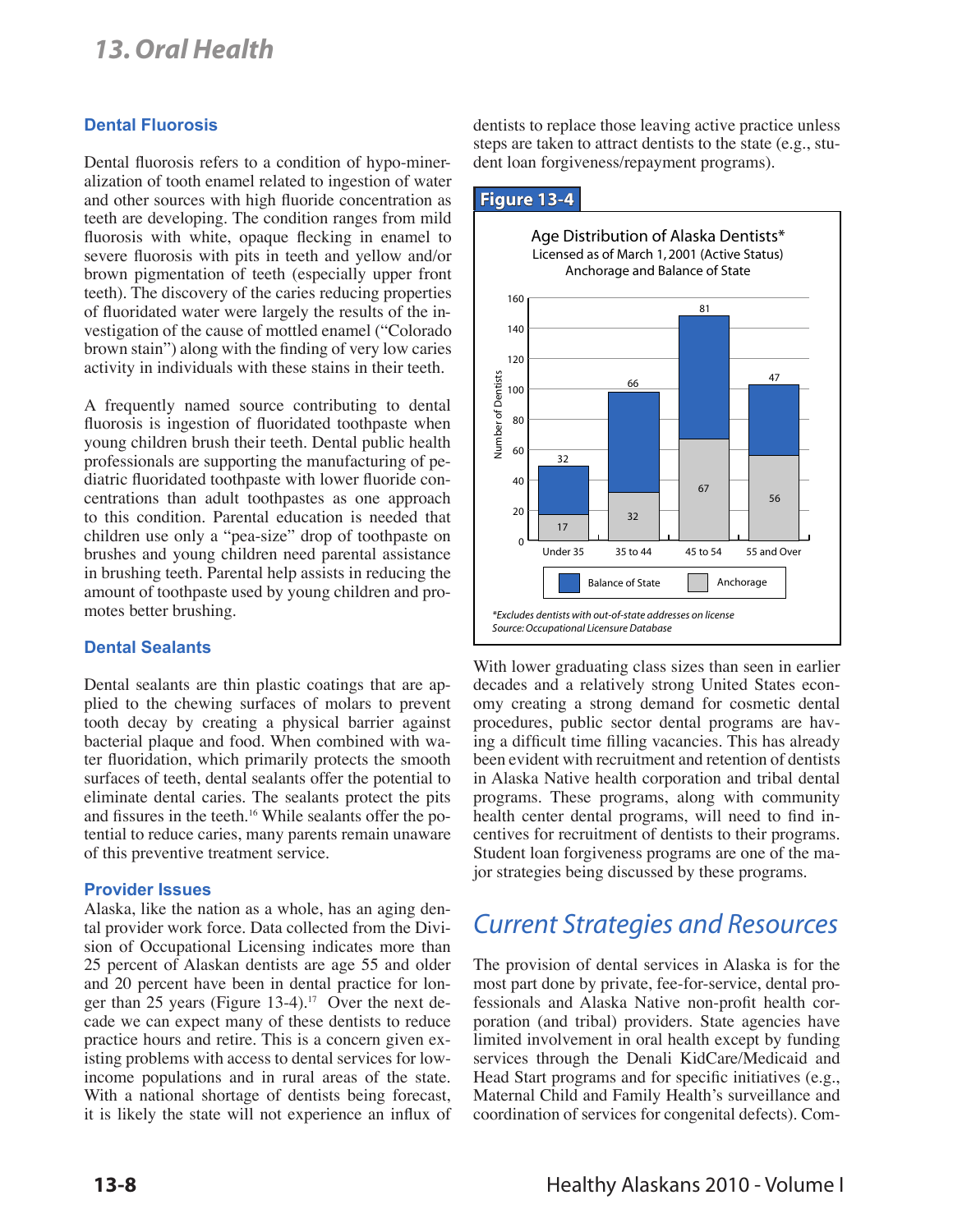munity health clinics are taking a more active role in provision of dental services to low-income individuals; however, at this time most of these programs are in the early implementation phase for dental services. The Anchorage Neighborhood Health Clinic is the only clinic with a well-established dental program, although it is currently facing some difficulty in recruiting dentists for the program. The Interior Neighborhood Health Clinic (Fairbanks), Sunshine Clinic (Talkeetna) and Eastern Aleutian Tribe clinic are looking at establishing dental programs in 2001-2002.

Most dental clinics in Alaska that are managed by tribal organizations have active oral health promotion and disease prevention (OHP/DP) programs. Activities include:

- Sealant placement
- Fluoride varnish programs
- School fluoride mouthrinse programs
- Support of community water fluoridation
- OHP/DP education at chairside and in the community at health fairs, poster contests, school presentations, etc.
- Increased access to dental services for special populations such as Head Start, diabetics, pregnant women, etc.
- Denture fabrication clinics
- "Cavity Free Kids Club" promotions to celebrate success for children getting exams that have no new cavities.
- School toothbrushing programs with fluoridated toothpaste.

As mentioned above, the state supports oral health through the Head Start and Denali KidCare/Medicaid programs. The oral health focus of both of these programs is primarily directed toward dental screening and treatment of children and adolescents.

The Head Start Program provided dental screening services to 2,186 of the 3,351 children enrolled in the program in FY99. Of the 2,186 children screened, 734 (34%) needed dental follow up for untreated dental disease. Of the 734 children referred for additional treatment, 412 children (56%) completed dental treatment. The Medicaid program pays most of Head Start's dental treatment services; these expenditures are included in the information on Medicaid expenditures discussed below.<sup>18</sup>

Most of Medicaid's dental services are services provided to children and adolescents through the age of 20 (Early Periodic Screening, Diagnosis and Treatment – EPSDT). In FY00, the Medicaid program

provided about \$11.5 million in dental services to individuals under the age of 21 and another \$1.9 million in emergency dental services to adults enrolled in the Medicaid program.<sup>19</sup> Adult Medicaid dental services are limited to relief from pain, and are not for periodic examinations and restorative services.

Dental services provided to children enrolled in Denali KidCare/Medicaid are tracked as performance measures to the federal Health Care Financing Administration on a federal fiscal year (FFY) basis (October  $1<sup>st</sup>$  – September 30<sup>th</sup>). In FY99, the Medicaid program provided dental services to 19,637 children, or 30 percent of the children enrolled in the program, with 15,354 children receiving preventive dental services. While Alaska is doing better than national statistics where less than 1 in 5 (less than 20%) children enrolled in Medicaid receive preventive dental services, high prevalence of caries in low-income children remains.<sup>20</sup> National statistics indicate 25 percent of children, mostly children living in low-income families, experience 80 percent of all dental decay occurring in permanent teeth.<sup>21</sup>

Disabled Adult Public Assistance clients frequently require extra dental services for oral health conditions exacerbated by the disability or its pharmacological treatment. The Alaska Mental Health Trust Authority has provided small individual grants to adults experiencing developmental disabilities or mental illness for dental care. Not all dentists are willing to care for disabled clients.

Increased access to dental services has been a high priority for the Medicaid program in recent years. During FY00 the Division of Medical Assistance (DMA) met with the state dental association in an effort to improve provider relations and communication. Efforts undertaken by DMA to improve the acceptability of the program to dentists include:

- improvements (streamlining) to dental claim processing;
- improving the dental provider enrollment form; • encouraging more active involvement and communication between dental office staff and auditors in the compliance audit process;
- clarification of Medicaid dental policies to address misunderstandings about the program, including terms and conditions of the provider enrollment agreement and policies around discounted fee structures offered to non-Medicaid clients.

13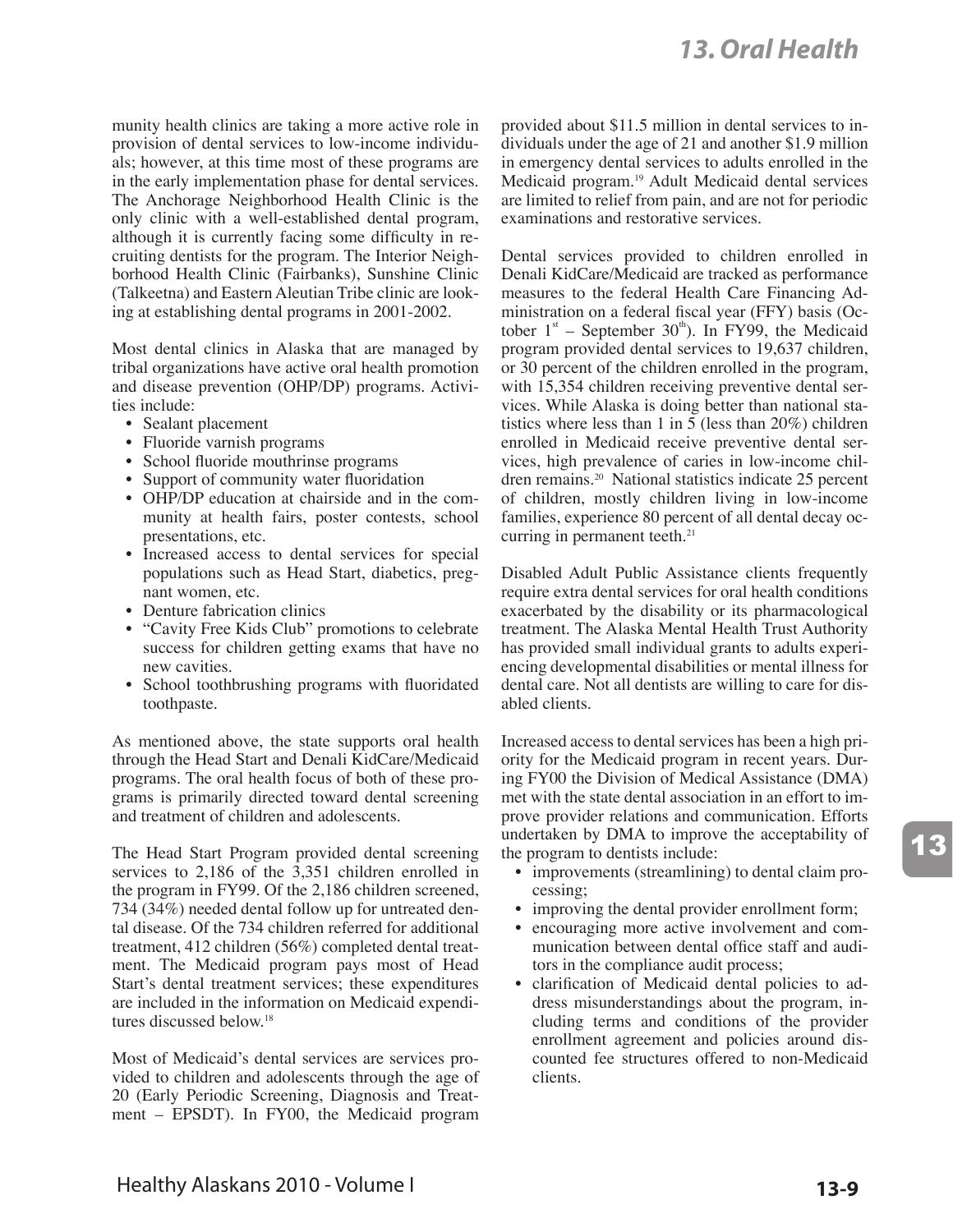While it is still too early to tell if these administrative and communication improvements in the Medicaid program will result in more active involvement of private dentists in Medicaid, the demographics of dentists, as discussed previously will likely limit significant private sector dental involvement in the program.

Further dental health financing limitations include:

- Medicare only covers dental services as it relates to an authorized hospital inpatient stay (e.g., in conjunction with traumatic injury to the face). This has future implications with the increasing number of Medicare beneficiaries and successful prevention and treatment efforts that have allowed these individuals to retain most or all of their dentition.
- Adult dental coverage under Medicaid is limited to dental emergencies (relief of pain) at this time.
- Some private health insurance plans do not cover dental periodic examinations or restorative treatment in the benefit package. Other plans require substantial co-payment by the beneficiary for these services.
- Medicaid and other health coverage plans, even those that offer dental coverage, do not cover nutrition counseling services, a service that offers potential to address the role of diet in the caries process.

Further, access to dental care providers represents a significant barrier to individuals in rural and remote areas of the state. It is not uncommon for small villages to have a dentist visit the community one or two times a year. Generally, during these visits the emphasis is on emergency care and treatment needs, rather than periodic examinations and prevention efforts. With current staffing issues and vacancies in dental positions, services are often prioritized toward maintaining the service level for children. Further, in these situations the access issue often impacts the treatment plan for the dentist. Root canal therapy for an abscessed tooth may not be the best option when a dentist will not be available for ongoing care and/or emergency back-up coverage.

### **Data Issues and Needs**

Oral health needs assessment and surveillance has made little progress over the past decade. The Alaska Native Tribal Health Consortium conducts periodic oral health screening activities; however, Alaska still

lacks data representative of the state. Information on dental treatment is primarily limited to Medicaid data.

The DEC maintains a database of fluoridated community water systems. For water safety reasons, the primary concern of DEC is to detect and address fluoridation overfeed. However, test results should be made available to assess how well communities are doing at maintaining optimal fluoride concentrations to reduce dental decay.

## *Related Focus Areas*

A variety of objectives in other *Healthy Alaskans* chapters are linked to objectives in *Oral Health*.

- *• Tobacco*
- *• Nutrition*
- *• Maternal, Infant, and Child Health*
- *• Cancer*
- *• Diabetes*

Decreasing tobacco use in Alaska will decrease oral diseases, including oropharyngeal cancer, thus linking *Oral Health* to *Tobacco* and *Cancer*. The objective to reduce the loss of teeth, dental decay, and caries is linked to nutrition because the loss of all teeth at advanced age can make it difficult for individuals to adapt to dentures and can contribute to poor nutrition. Diets low in processed sugars reduce the risk of dental decay. *Oral Health* and *Maternal, Infant, and Child Health* are linked. Dental caries is an infectious disease, and reducing the mother's cavity causing bacteria will limit the amount of bacteria passed on to her baby. Breastfeeding promotes oral health and prevents baby bottle tooth decay. People with diabetes are at increased risk for destructive periodontitis and subsequent tooth loss. Regular dental visits provide opportunities for prevention, early detection, and treatment of periodontal problems in persons with diabetes.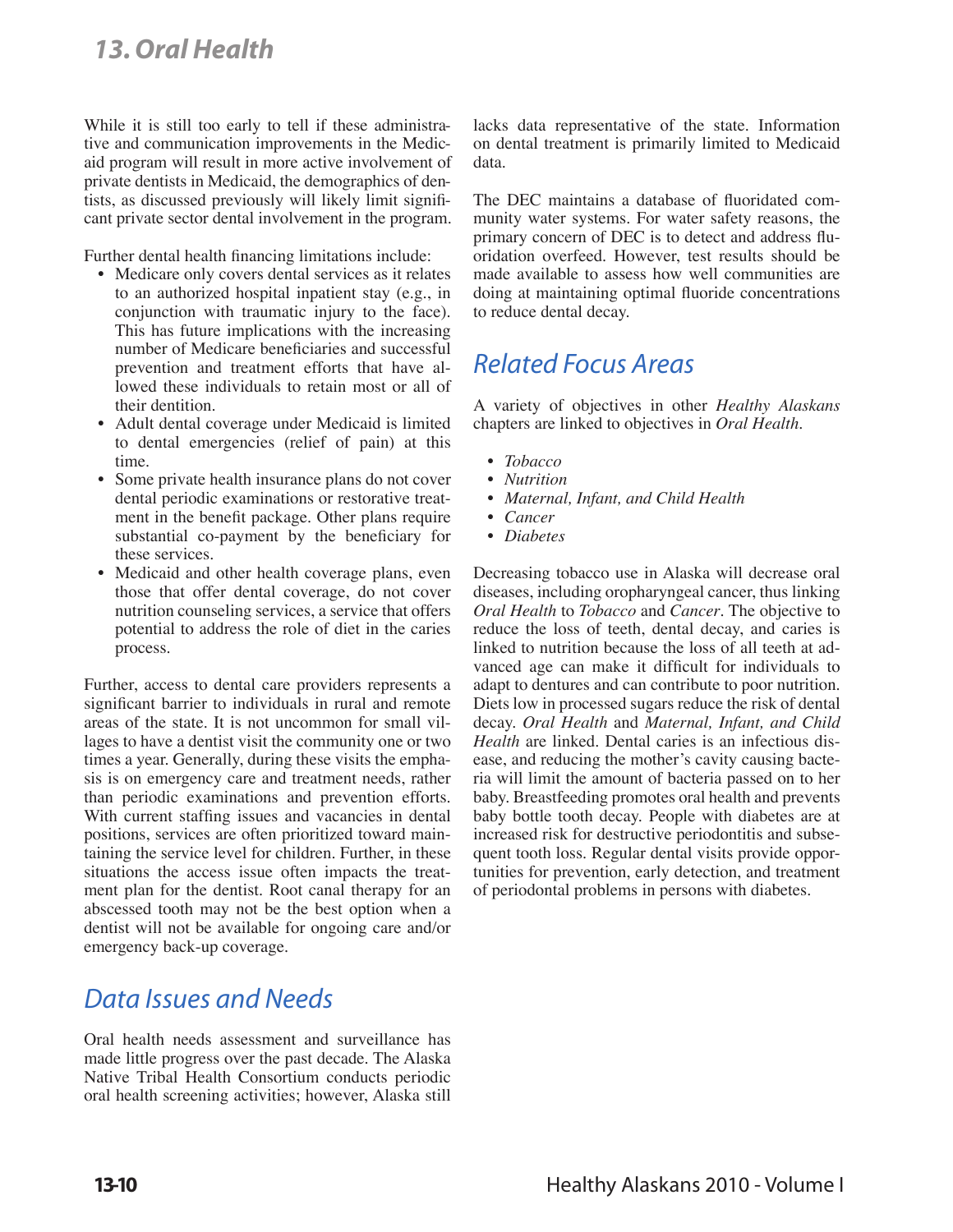### Endnotes

1 U.S. Department of Health and Human Services. Oral Health in America: A Report of the Surgeon General. Rockville, MD: National Institutes of Health, National Institute of Dental and Craniofacial Research, 2000.

<sup>2</sup> Centers for Disease Control and Prevention. National Health Interview Survey, unpublished data, 1997.

3 U.S. Public Health Service. 1999 Indian Health Service Oral Health Survey, preliminary data, 2000.

4 Mann, G.V. et. al. The Health and Nutritional Status of Alaskan Eskimos: A Survey of the Interdepartmental Committee on Nutrition for National Defense, 1958. American Journal of Clinical Nutrition, July 1962: 31- 75.

5 Bang, G. et al, Dental caries and diet in an Alaskan Eskimo population. Scandinavian Journal of Dental Research 1972; 80(5): 440-443.

6 Collins, H.B. Caries and crowding in the teeth of the Eskimo mandible. American Journal of Physical Anthropology 1932;16(4):451-462.

7 Goldstein, M.S. Caries and attrition in the molar teeth of the Eskimo mandible, American Journal of Physical Anthropology 1932;16(4):421-430.

8 Jones, D.B., Schlife CM, Phipps KR. An oral health survey of Head Start children in Alaska. J Public Health Denstistry Winter 1992;52(2).

9 Kelly, M., et al. The prevalence of baby bottle tooth decay among two Native American populations. Journal of Public Health Dentistry Spring 1987;47(2): 94-97.

10 U.S. Department of Health and Human Services. Healthy People 2010. 2nd ed. Washington, DC: U.S. Government Printing Office, November 2000.

11 Alaska Area Native Health Service. 1991 Oral Health Survey, unpublished data, 1992.

<sup>12</sup> Coddington, D.A. and Hisnanick J.J., Midline congenital anomalies: the estimated occurrence among American Indian and Alaska Native infants. Clinical Genetics August 1996;50(2):74-77.

<sup>13</sup> Horowitz, A.M., et al. Oral pharyngeal cancer prevention and early detection: dentists opinions and practices. Journal of the American Dental Association April 2000;131:453-462.

14 Newbrun, E., Cariology, The Williams & Wilkons Co., Baltimore, Maryland, 1979.

15 Randlett, S., unpublished Alaska water fluoridation data, Alaska Department Environmental Conservation, 2001.

16 Siegal, M.D., Farquhar, C.L. and Bouchard, J.M. Dental sealants: Who needs them? Public Health Reports 2000;112(2): 98-106.

<sup>17</sup> Alaska Division of Occupational Licensing, unpublished dental license information from the occupational licensing database, Department of Community & Economic Development, March 2001.

<sup>18</sup> Alaska Head Start Program. FY99 Annual Report, Department of Education & Early Development, 1999.

19 Powers, R., FY2000 unpublished dental claims data from the Alaska Medicaid program, Alaska Division of Medical Assistance, 2001.

20 Medicaid Services Unit, FFY2000 HCFA 416 Report, Division of Public Health, Alaska Department of Health and Social Services, March 2001.

21 U.S. General Accounting Office. Oral Health: Dental Disease is a Chronic Problem Among Low-Income Populations, GAO/HEHS-00-72, April 2000.

# *2EFERENCESAND3OURCES*

#### **Alaska**

Alaska Dental Society www.alaska.net/~akdental/tooth1.html Alaska Optometric Physcian Association www.akoa.org/story.dbm?sid=feature Alaska Early Hearing and Intervention Program www.infanthearing.org/states/alaska.html DHSS: Maternal, Child, & Family Health

Special Education Service Agency www.sesa.org/index.html

www.hss.state.ak.us/dph/mcfh/programs/SNSU.htm